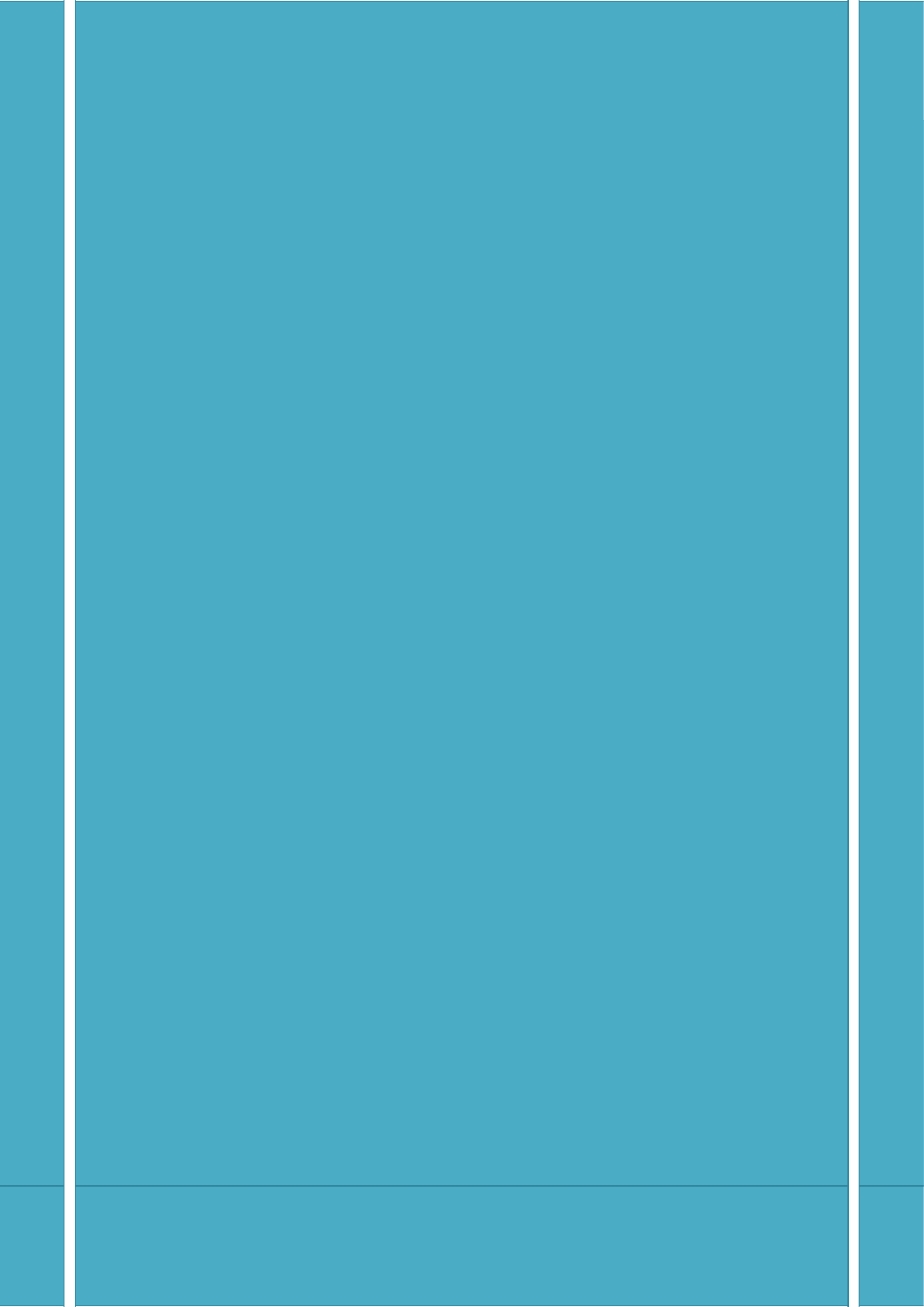

 $\Box$ 

# **Table of Contents**

Ш

| PLAN FOR THE DEVELOPMENT OF G2B e-services in Western Greece<br>- 6 |
|---------------------------------------------------------------------|
| PLAN FOR THE DEVELOPMENT OF G2B e-services in Apuglia14             |
|                                                                     |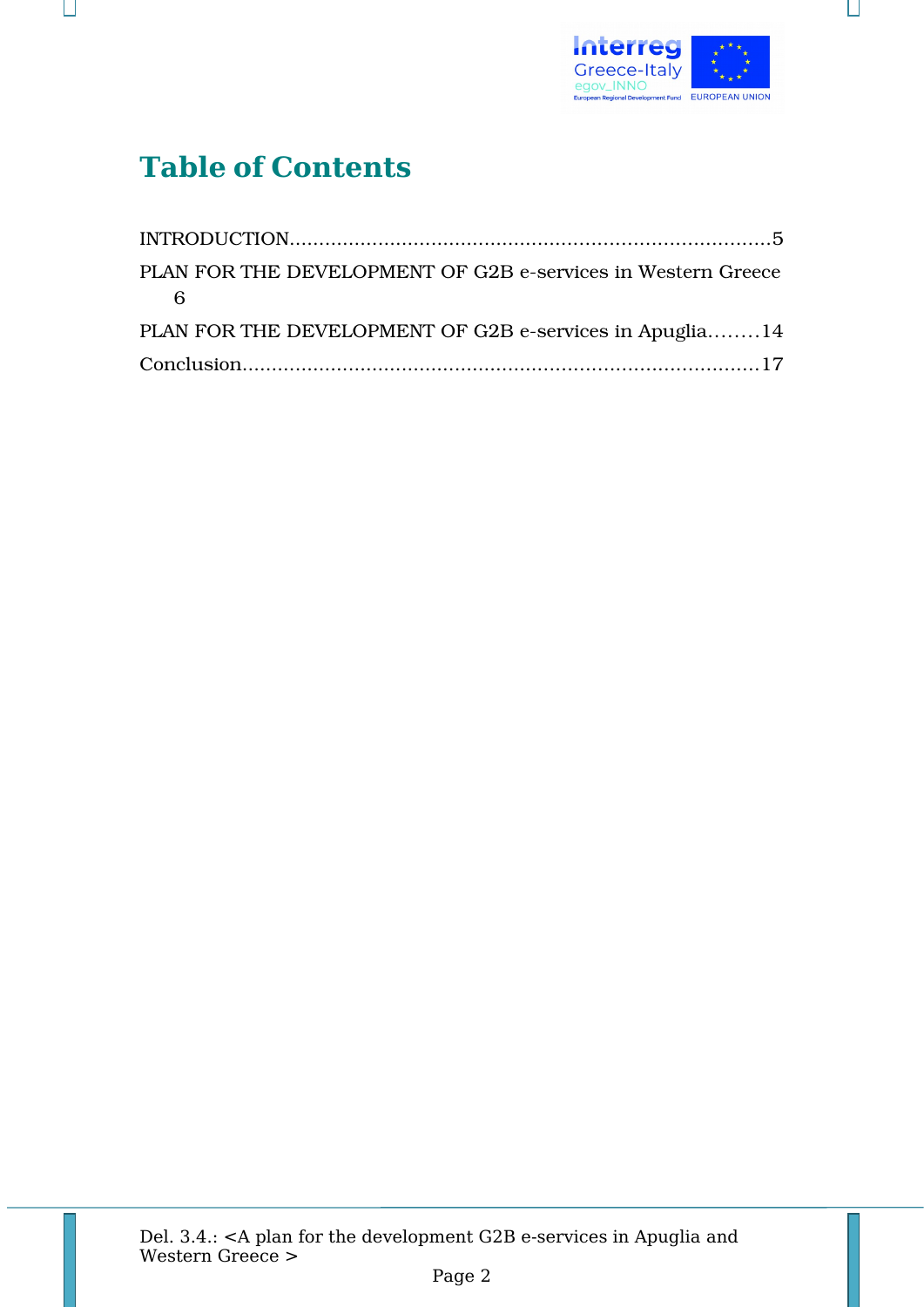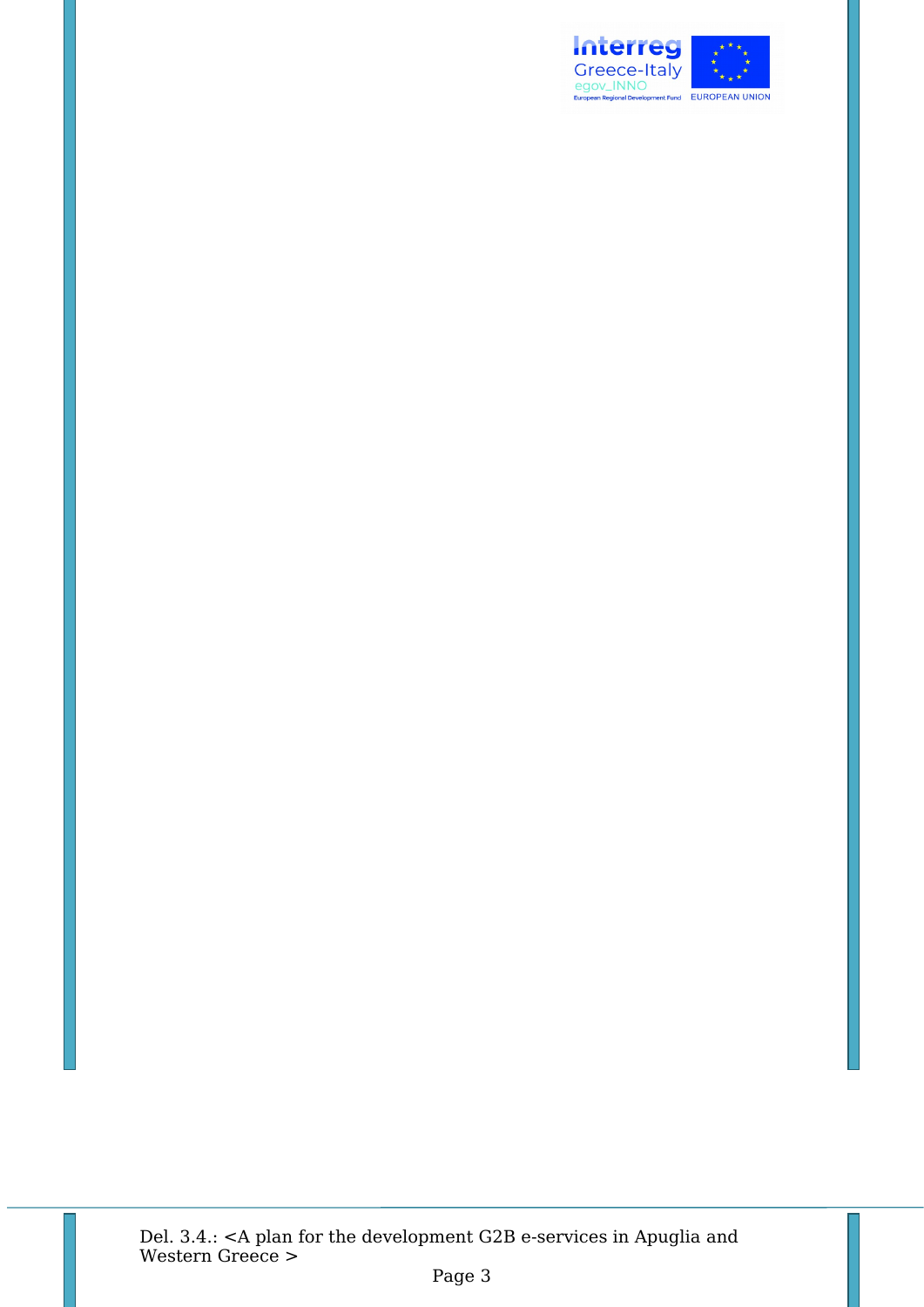

## <span id="page-3-0"></span>**INTRODUCTION**

Within this deliverable we present, based on the feedback received from the process of D.3.3 development, the two concrete action plans describing the specific tools needed to be developed for

- 1. The Region of Western Greece
- 2. The Apuglia Region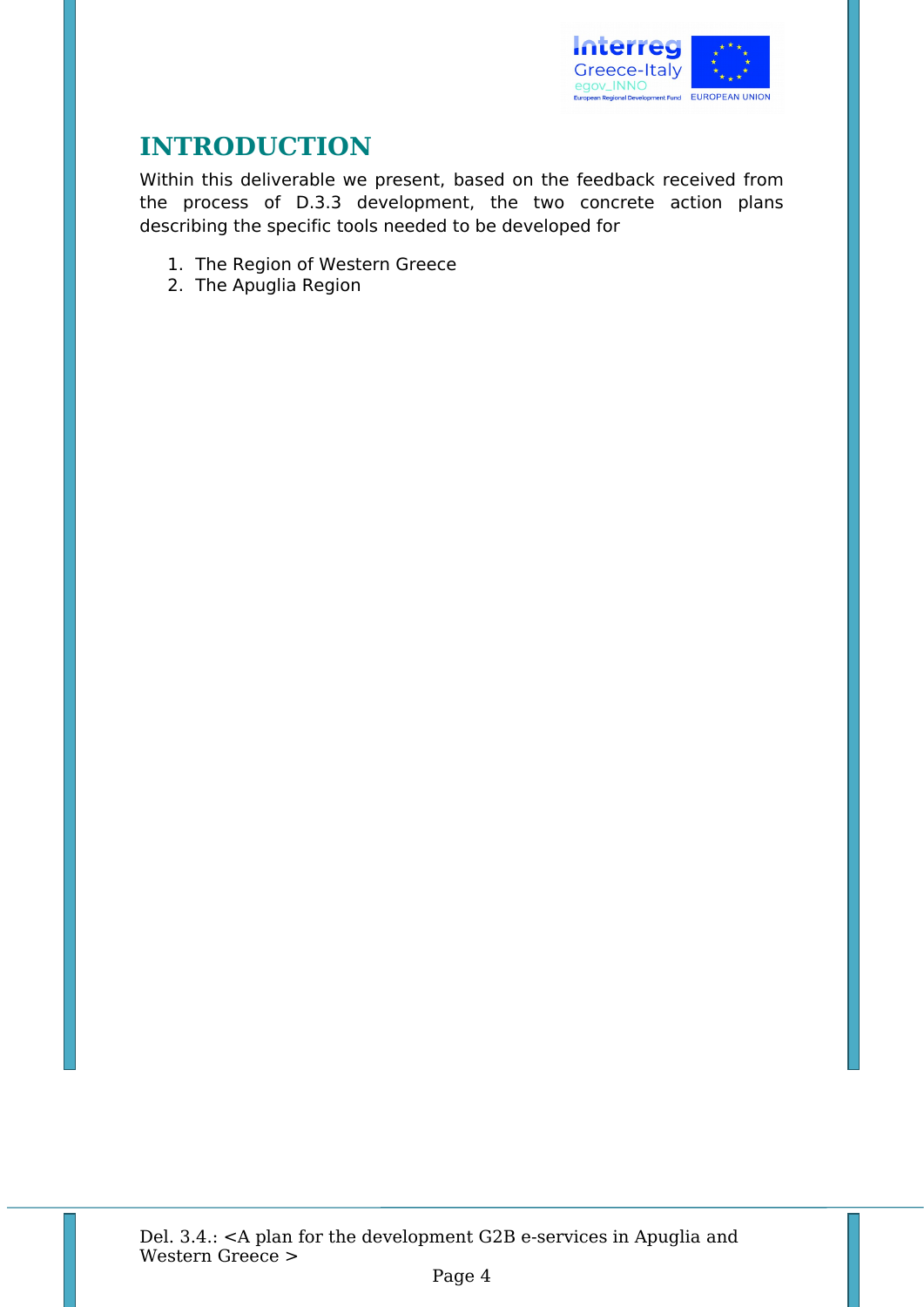

## <span id="page-4-0"></span>**PLAN FOR THE DEVELOPMENT OF G2B eservices in Western Greece**

The steps for the creation of the action plan for the development of G2B services in Western Greece, following the leads from the needs analysis carried out in the previous period and presented in D3.3 deliverable, were as follows:

- 1. Create an initial set of tools selected as useful for the region
- 2. Retain those which are:
	- a. (or are easy to turn into) G2B e-tools,
	- b. not offered in the region.
- 3. Group similar elements/features.
- 4. Consider the views & preferences of local entrepreneurs.
- 5. Consider the views of civil servants who interact with local entrepreneurs.
- 6. Consider the views of e-tool developers (software, time needed, budget).
- 7. Ponder the methods to develop e-tools.
- 8. Formulate the action plan.

Within this chapter we present the methodology and planning for the last point (the previous ones were presented within the 3.3 deliverable).

Το maximize the long-term value of each proposed service, a software development methodology should be adopted for addressing both business and software development requirements. The ultimate aim of a selected project management methodology is to structure, plan and control the process of software development, establish active collaboration among the project stakeholders, and develop a viable software solution.

Contrary to traditional methodologies such as the Waterfall model, an Agile methodology is proposed for running the software development project based on the services described in previous chapters. A typical Waterfall model consists of five phases: (a) system and software requirements, (b) analysis and design, (c) implementation/development, (d) testing, and (e) maintenance. Progress flows from the top to the bottom (like a cascading waterfall) in a purely sequential manner supposing that one should move to a next phase (e.g., implementation) only when an immediately preceding phase (e.g., analysis and design) is reviewed and verified. (See Figure 2). In addition to this, the model puts much emphasis on documentation. Particularly, a feasibility study takes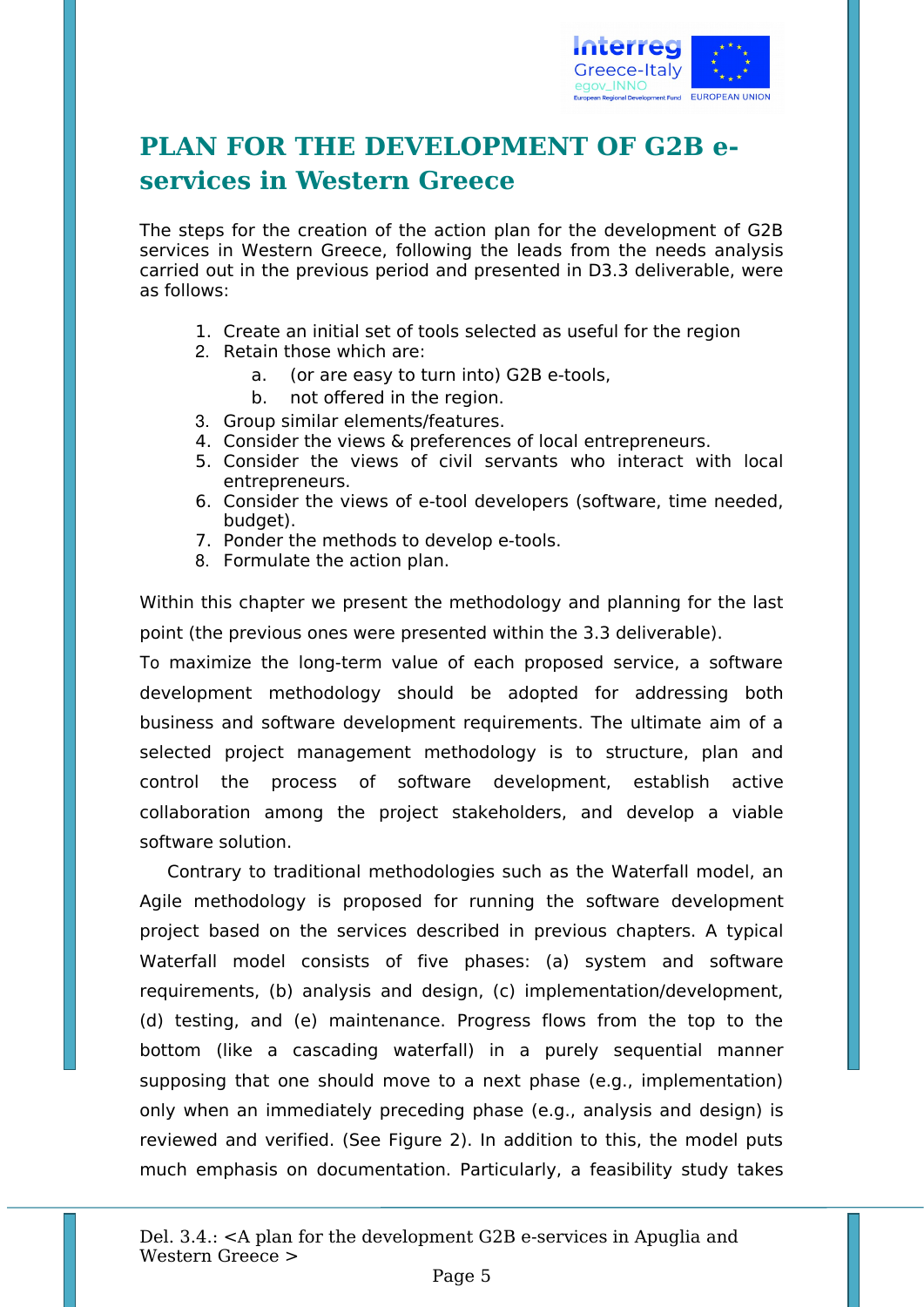

place in order to examine whether the software can be implemented using the current technology within the specified budget and schedule, while the system and software requirements are captured in a product requirement document (PRD).



Figure 1: Waterfall Model

The Waterfall model is characterized by some limitations. To begin with, if the requirement is not clear at the beginning, it is a less effective method. Moreover, it is very difficult to move back in order to make changes in the previous phases. The testing phase starts once implementation is over. Therefore, there is a high probability of finding bugs later in development where they are expensive to fix. It should be mentioned that to reduce risk in the development phase, a well prepared PRD should be written. However, this means that if emphasis is placed on documentation, it may not be feasible to implement the service in the plan's time-horizon due to the time limitations.

Taking into account the above limitations, an Agile methodology is proposed so as to help via continuous iterations of developing and testing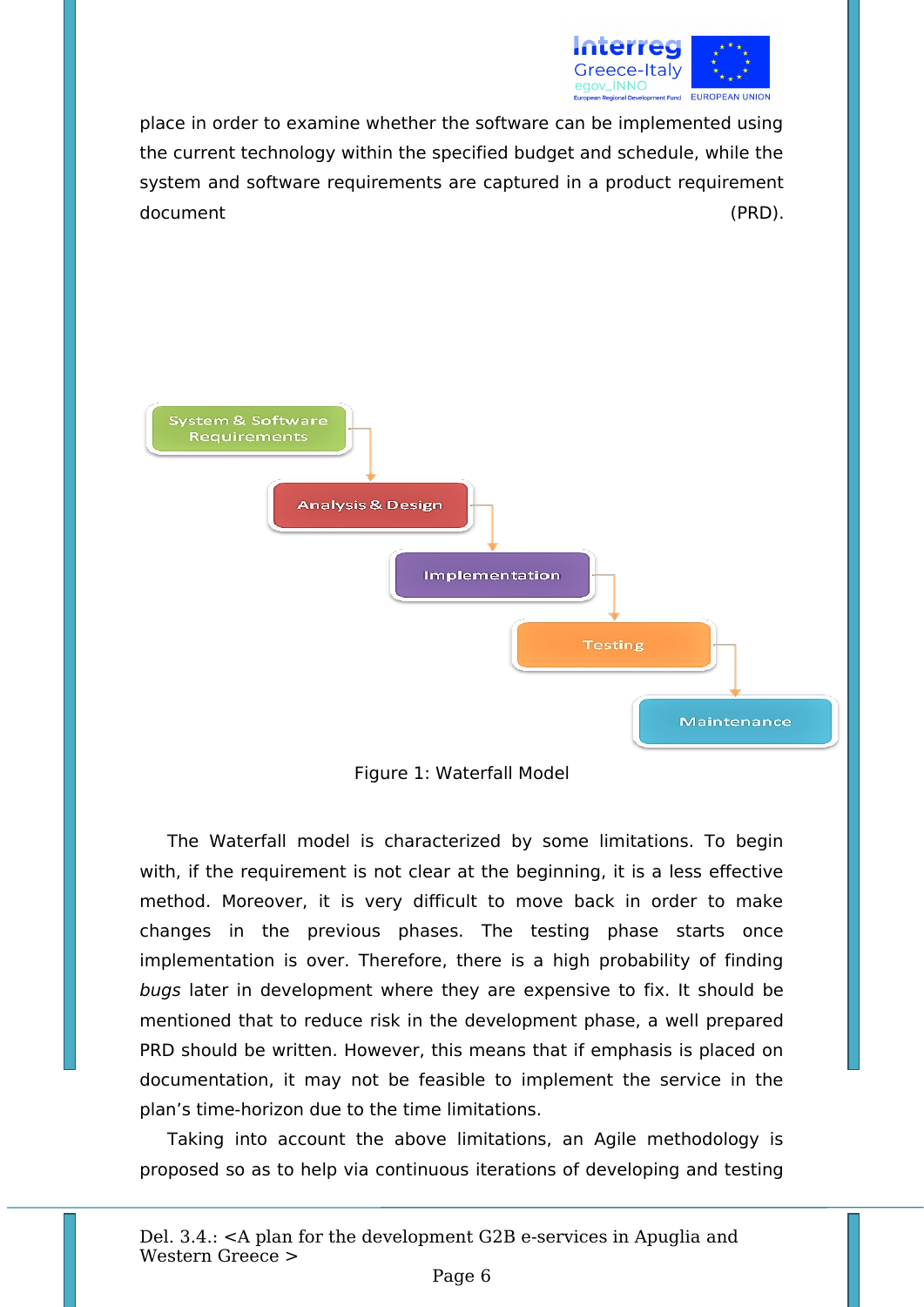

in the software development process. In this model, development and testing activities are concurrent (unlike the Waterfall model), while more communication between stakeholders, developers and testers is allowed. Agile ensures that the quality of the development is maintained since it is completely based on an incremental progress through which developers and testers know exactly what is complete and what is not.

There exist a number of Agile software development methodologies, such as Crystal methods, the Dynamic Systems Development Model,

Extreme Programming, Feature Driven Development, Joint Application Deve-lopment, Lean Development, Systems Development Lifecycle, Scrum, and so on. The central idea is to minimize risk by developing software in short time-boxes called iterations which typically last one to four weeks. Each iteration (or sprint) is like a miniature software project on its own and consists of all the tasks necessary to release the miniincrement of a new functionality: planning, requirement analysis, deve-lopment and testing. At the



end of each iteration, the team reassesses the project's priorities.

The general Agile process flow consists of the following six phases (see Figure 2):

- **Concept: Projects are envisioned and prioritized.**
- Inception: Team members are identified, funding is put in place, and initial environments and requirements are discussed.



 Release: It involves quality assurance (QA) testing, internal and external

Del.  $3.4$ .:  $\leq$ A plan for the development G2B Western Greece > Page 7

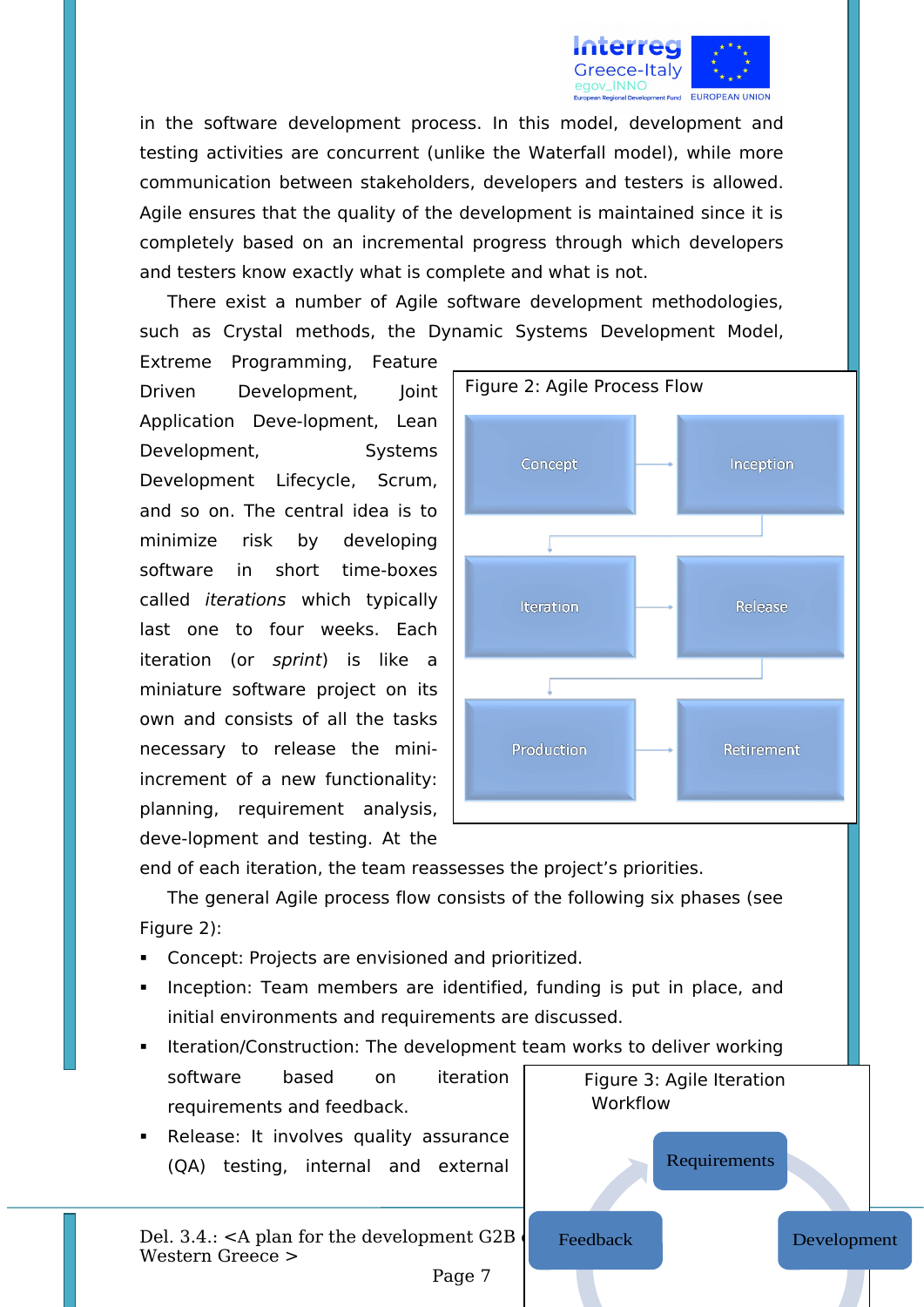training, documen-tation development, and final release of the iteration into production.

- **Production: I.e., ongoing support of the soft-ware.**
- **Retirement: I.e., end-of-life activities, including customer notification** and migration.

It is worth mentioning that the most critical phase is the phase regarding the Agile iteration workflow. (See Figure 3).

While a plethora of Agile methodologies exists, the Agile-scrum development methodo-logy [\(https://www.scrum.org\)](https://www.scrum.org/) is probably the most suitable project management approach to be followed here for delivering the proposed e-tools.<sup>[1](#page-7-0)</sup> The Agile-scrum consists of set of tools, roles, and activities that form a holistic approach to deliver software. (See Figure 5).

To begin with, the Agile-scrum has three roles with specific properties and responsibilities: (a) the scum master, (b) the product owner, and the (c) scrum team. The scrum master facilitates the adoption of scrum through continuous coaching and guidance, leading the scrum team to high-performance. The product owner is typically a project's key stakeholder who has a vision of what he wishes to build, and conveys that vision to the scrum team. This is achieved through the scrum product backlog, which is a prioritized features-list containing short descriptions of all functionalities desired in the software. The scrum team includes people with traditional software engineering titles, such as analyst, programmer, designer, tester or architect. On a scrum team everyone on the project works together to complete the set of work they have committed to complete within a pre-defined time period (the so-called, sprint). A typical scrum team comprises three to nine people. However, this need not be the case here.

<span id="page-7-0"></span> $1$  Scrum is a term play, with players the ball.

Del.  $3.4$ .:  $\leq$ A pl Western Greece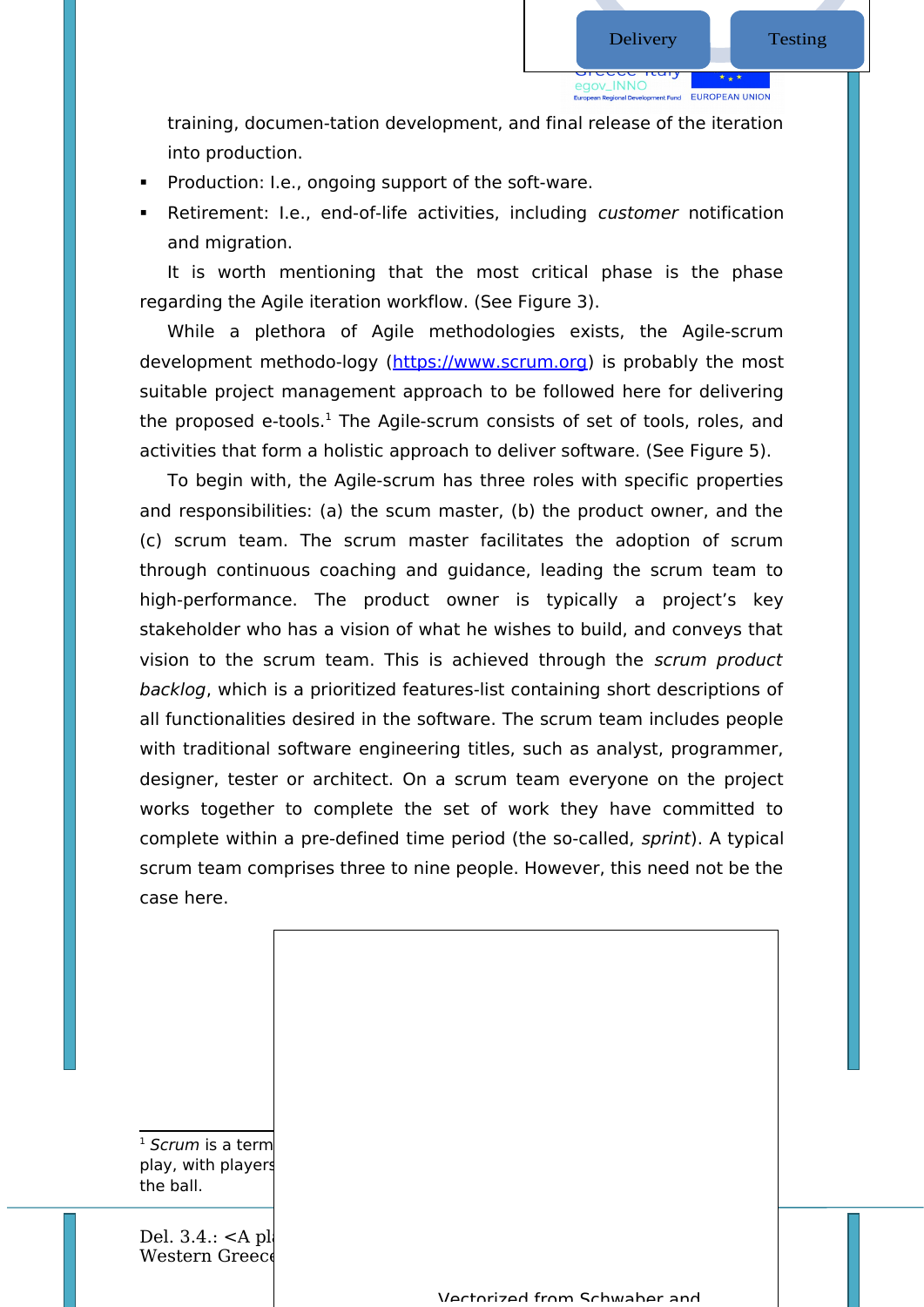

Typically, a scrum team and the product owner begin by writing down everything they can think of for product backlog prioritization. The product backlog is allowed to grow and change as more is learned about the desired software. The scrum team articulates features on the scrum product backlog in the form of user stories, which are short, simple descriptions of the desired functionality. Due to the fact that there is no difference between a bug and a new feature, bugs are also put on the scrum product backlog.

As mentioned above, development time is divided into sprints with the duration of no more than one month. Each sprint starts with a planning exercise, named sprint planning, which determines the set of user stories that the scrum team is likely to realize in a collaborative manner. The list of user stories which have been identified by the scrum team to be completed during the sprint depicts the current sprint backlog. During the sprint planning, the scrum team identifies the tasks necessary to complete each user story. Most teams also estimate how many hours each task will take someone on the team to complete. It should be noticed that the scrum team selects the user stories and the size of the sprint backlog. The size of a sprint backlog is based on an estimation of each user story in terms of story points (e.g., man-days, man-hours, etc.). The estimation of user stories in story points takes place in a specific scrum ceremony called grooming which is repeated, usually, every sprint, and aims at growing the scrum product backlog with ready user stories.

The most important scrum ceremonies are (a) the daily scrum meeting, (b) the aforementioned grooming, (c) the sprint retrospective and (d) the sprint review. The daily scrum meeting is a face-to-face daily communication and synchronization meeting which is strictly time-boxed to fifteen minutes. The daily scrum is typically held in the same location and at the same time each day of the sprint (usually in the morning). The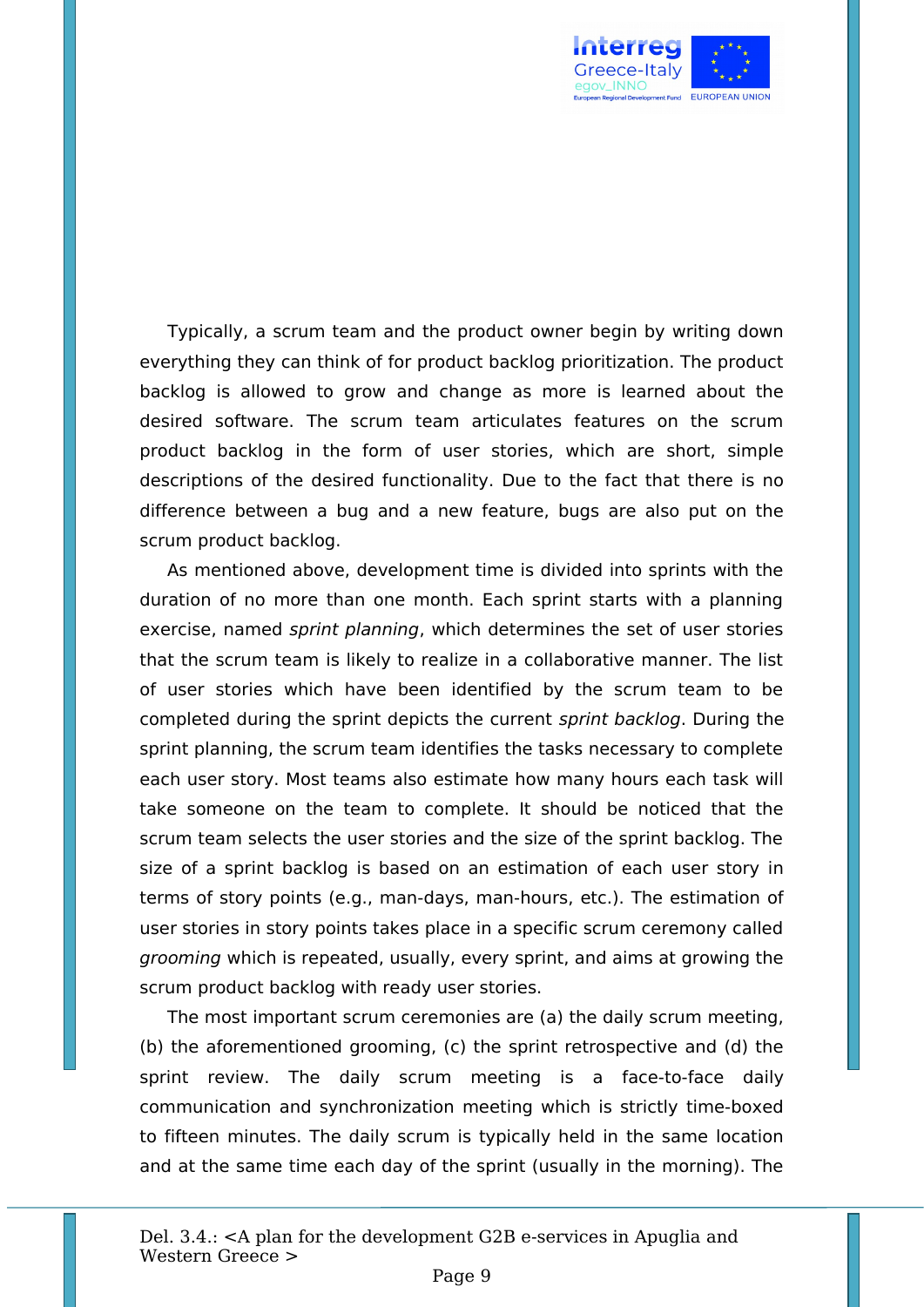

standard agenda of a daily scrum, which is facilitated by the scrum master, includes three straightforward questions, which are answered by each participant: (i) "What did I do yesterday?", (ii) "What I plan to do today?" and (iii) "Are there any impediments in your way?". At the end of each sprint, a sprint review meeting is held where the scrum team shows what they accomplished during the sprint. Typically, this takes the form of a demo of the new features. The sprint retrospective is usually the last thing done in a sprint. The entire team (scrum master, product owner, scrum team) identify opportunities for performance and collaboration improvements, decide on adjustments of the current delivery approach and try to recognize any knowledge and skill-set gaps.

After presenting the basic components of the Agile-scrum approach, the typical agile iteration workflow, showed in Figure 3, can be visualized as follows:

- Requirements: Define the requirements for the iteration (sprint) based on scrum product backlog, sprint backlog, and product owner feedback.
- Development: Design and develop software based on defined requirements.
- Testing: Engage in QA testing, internal and external training, documentation development.
- Delivery: Integrate and deliver the working iteration into production.
- Feedback: Accept product owner feedback and work it into the requirements of the next iteration (sprint review).

In order to achieve the desired goals of the project, a high level design of an action plan is proposed with a product owner from KEPE, a scrum master from the Computer Technology Institute and Press Diophantus, a scrum team of developers, and testers from both, from the RDF and from likely contributors identified in the consultation process.

As given in deliverable 3.3 the following set of e-tools have been identified as useful and feasible for RWG:

- 1. An e-tool that fosters innovation using ideas put forward by the general public.
- 2. An on-line business plan builder.
- 3. An on-line set of courses.
- 4. An on-line directory of useful links and services.
- 5. A smart e-tool matching employers and prospective employees.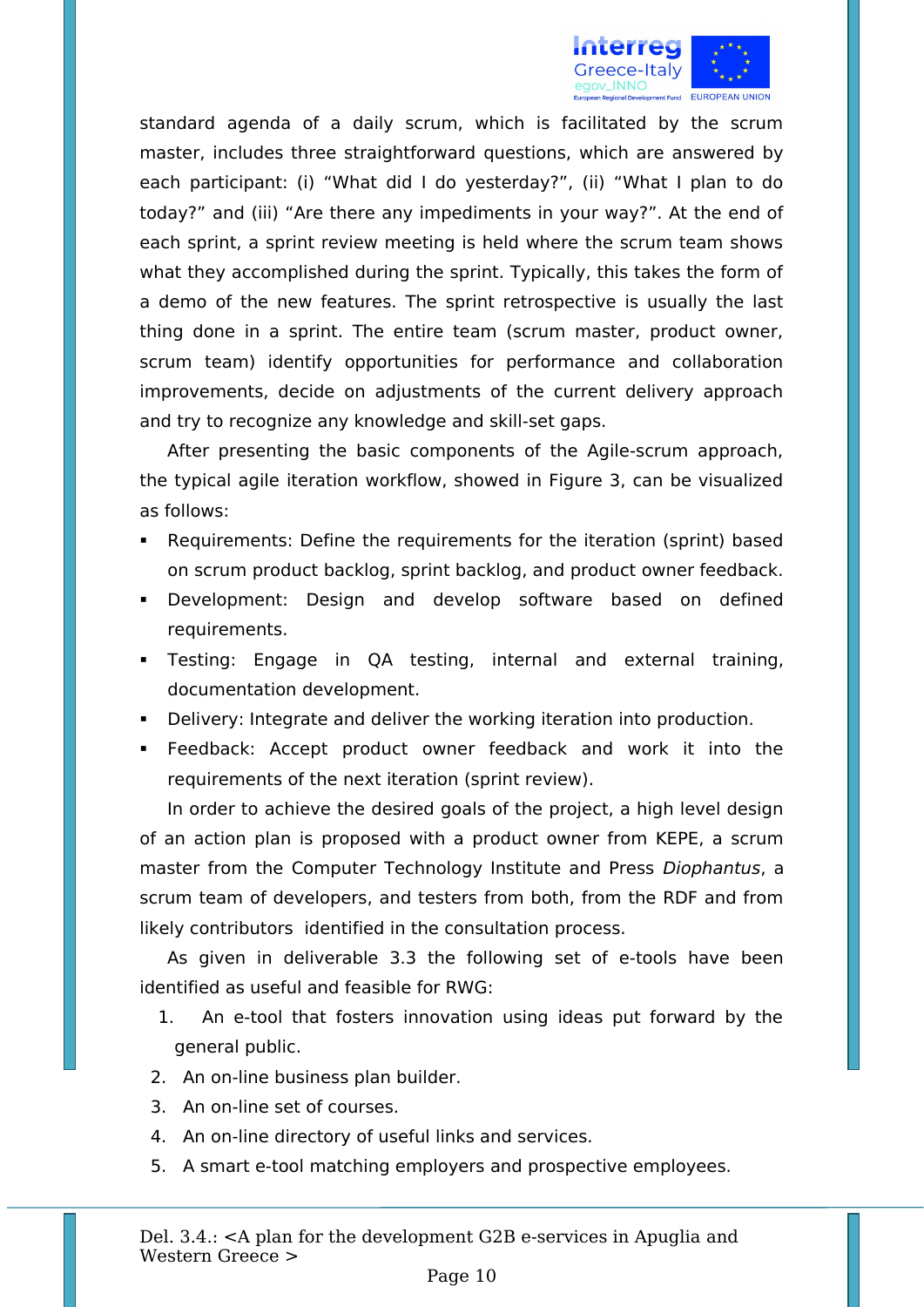

- 6. A smart e-tool matching businesses seeking funding with potential investors/sponsors.
- 7. A smart e-tool matching people interesting in selling and buying ready-made businesses.
- 8. A smart e-tool matching businesses seeking expert advice and experts, consultants, mentors.
- 9. A smart e-tool matching businesses interested in research and development collaboration.
- 10. A smart e-tool matching businesses interested sharing working spaces.
- 11. An on-line forum.

In this setting, e-tool 3 (on-line set of business-related courses) can be developed in 1-6 such months, e-tool 11 (on-line business forum) in 2-7 months, e-tool 8 (matching businesses seeking expert advice and experts/ consultants/mentors) in 4-6 months, e-tool 9 (matching businesses interested in R&D collaboration) in 5-8 months, e-tool 6 (matching businesses seeking funding with potential investors/sponsors) in 6-10 months, e-tool 4 (on-line directory of useful links) in 1-2 man-months, a rough timetable might be as follows.

It should be noted that none of the above e-services is a prerequisite for another. To the extent the Barometer and an e-tool needed (preferred) by businesses will be developed in the context of the present Interreg Program, the other e-tools may have to be funded with other means. The resources required by e-tool developers that the authors contacted, suggest a budget between 50 and 87 thousand euro for all six e-tools. In so far as the e-tools promote EU's SME policy, they may be eligible for EU funding from the Structural Funds. Additional support for development and maintenance could be provided (a) on a voluntary basis from local chambers and associations; and/or (b) by advertisement -preferably advertisement promoting local businesses or associations of businesses. Likewise, Actions II and IV (involving e-tools 2-4 and 11) may be partially self-funded if a small fee were paid by users, and Action III (involving etools 5-10) may be partially self-funded if a small brokerage fee were paid by either or all parties matched.<sup>[2](#page-10-0)</sup> However, in line with the conditions set

<span id="page-10-0"></span><sup>&</sup>lt;sup>2</sup> Likewise, e-tool 1 might be partially self-funded if a small fee were paid for ideas used.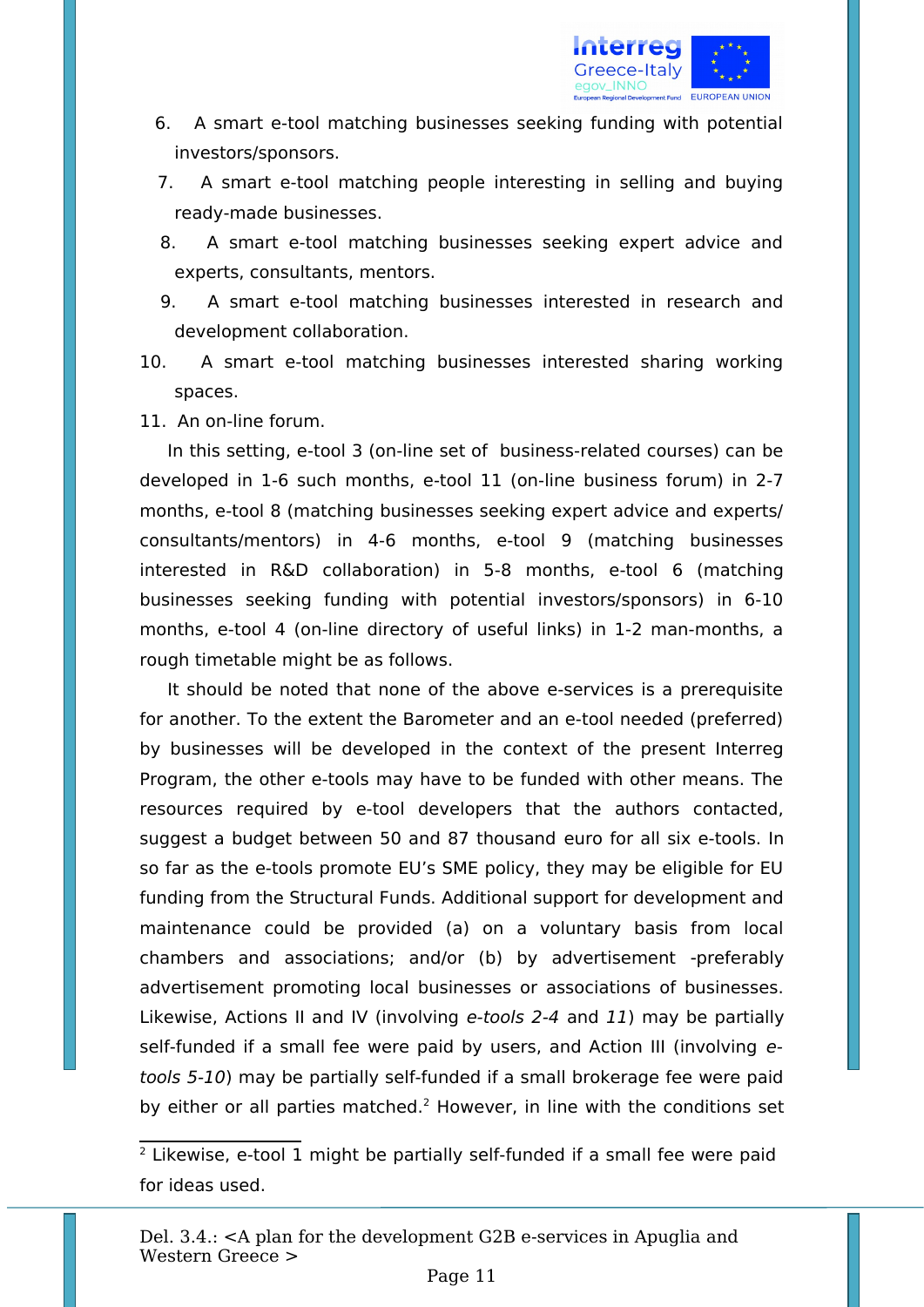

for using EU funds, both advertisement and user-charges cannot be applied immediately, but later on.

| Table 1: A timetable for developing the preferred e-tools for businesses                                                |                                  |         |           |           |             |                   |                 |    |              |
|-------------------------------------------------------------------------------------------------------------------------|----------------------------------|---------|-----------|-----------|-------------|-------------------|-----------------|----|--------------|
| The proposed e-services by type of<br>action<br>months:                                                                 | $1-$<br>$\overline{\phantom{0}}$ | 3-<br>4 | $5-$<br>6 | $7-$<br>8 | $9-10$  11- | 12                | $13 - 15$<br>14 | 16 | $ 17-$<br>18 |
| I. E-tool fostering innovation<br>1. Helping consumer ideas reach<br>product developers                                 |                                  |         |           |           |             |                   |                 |    |              |
| II. E-tools that provide information &<br>help plan<br>2. On-line business plan builder                                 |                                  |         |           |           |             |                   |                 |    |              |
| 3. On-line set of business-related<br>courses                                                                           |                                  |         |           |           |             |                   |                 |    |              |
| 4. On-line directory of useful links<br>and services                                                                    |                                  |         |           |           |             |                   |                 |    |              |
| <b>III. Smart matchmaking for</b><br>businesses<br>5. Employers with prospective<br>employees                           |                                  |         |           |           |             |                   |                 |    |              |
| <b>6. Businesses with potential</b>                                                                                     |                                  |         |           |           |             |                   |                 |    |              |
| investors/sponsors<br>7. People selling/buying ready-made<br>businesses                                                 |                                  |         |           |           |             |                   |                 |    |              |
| 8. Businesses with                                                                                                      |                                  |         |           |           |             |                   |                 |    |              |
| experts/consultants/mentors                                                                                             |                                  |         |           |           |             |                   |                 |    |              |
| 9. Businesses interested in R&D                                                                                         |                                  |         |           |           |             |                   |                 |    |              |
| collaboration                                                                                                           |                                  |         |           |           |             |                   |                 |    |              |
| 10. Businesses interested sharing<br>working spaces<br><del>which the champer representatives expressed</del><br>litia, |                                  |         |           |           |             | <del>a wish</del> |                 |    |              |

develop the on-line forum (e-tool 11) and the matching tools (e-tools 6, 8-9) using their own resources and secured EU funding, perhaps the best course of action is:

- The number of model lectures (topics) for the on-line set of business-related courses (e-tool 3) to be developed in the course of the present Interreg Program.
- Additional lectures to be developed by the RDF of Western Greece at a later date (thus, incorporating any user feedback) with the aid of academics from local universities or mentors or the authors of the present report.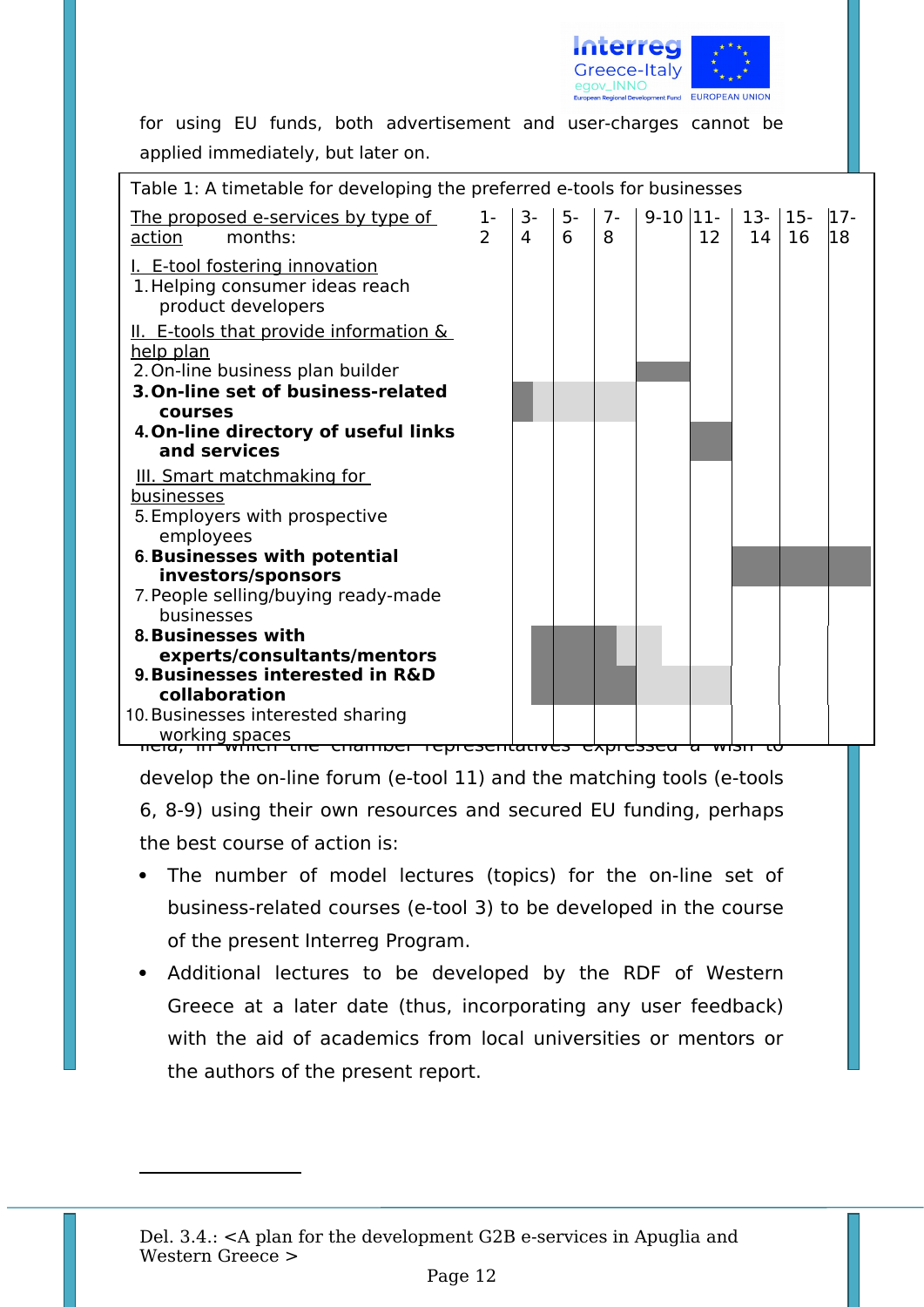

- E-tools 6, 8-9, to be developed by the local chambers between the fall of 2019 and the end of 2020. (This is the time-frame that suits the local chambers.)
- The on-line directory of useful links and services (e-tool 4) to be developed by the RDF of Western Greece and/or the local chambers between the fall of 2019 and the end of 2020.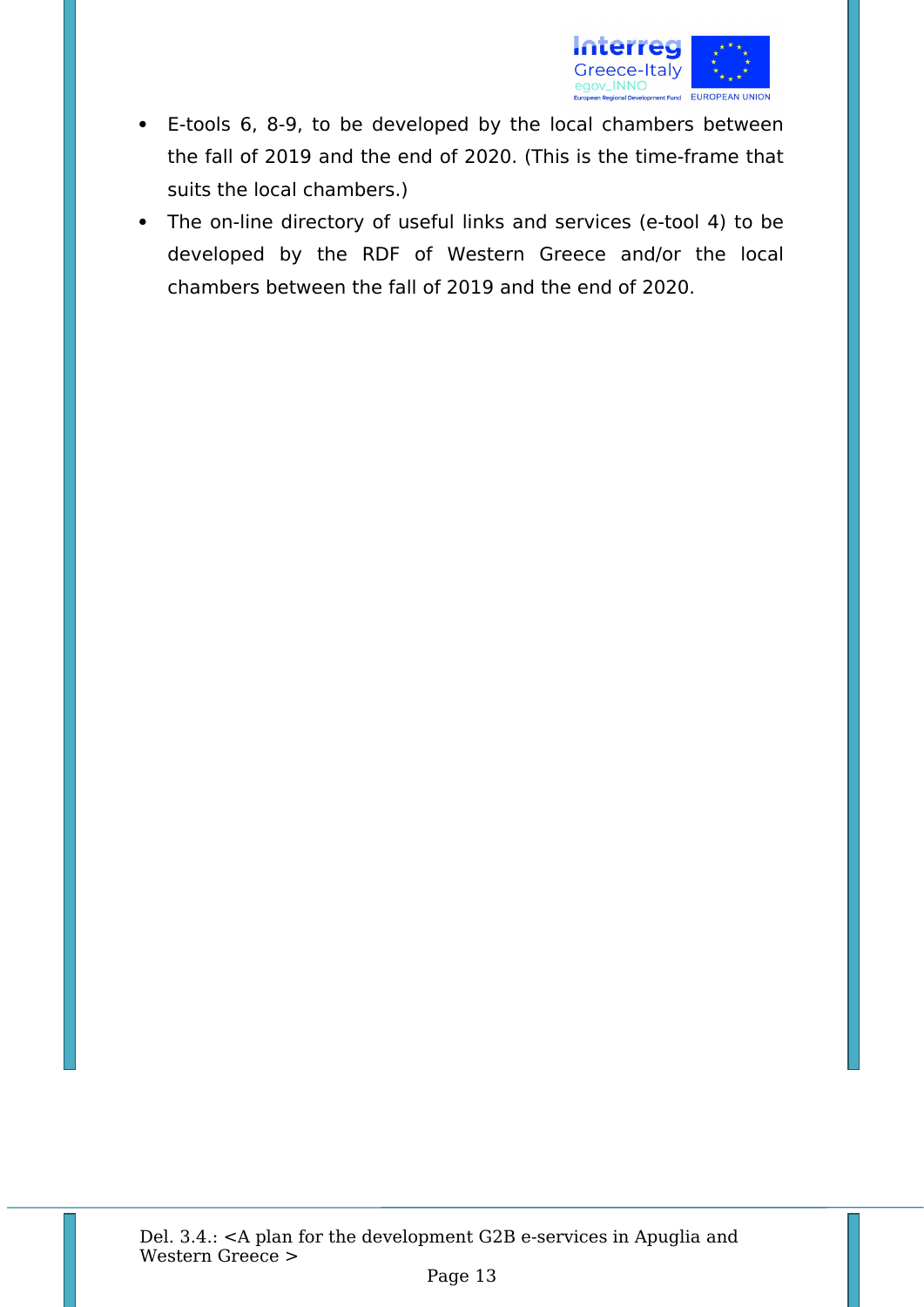

## <span id="page-13-0"></span>**PLAN FOR THE DEVELOPMENT OF G2B eservices in Apuglia**

On April 18, 2019, in the headquarters of the Apulia Region, a Focus Group was convened with the reference stakeholders, to select the 15 most significant practices and most responsive to the needs of the Apulia Region's companies. During the Focus Group meeting some aspects of the project and methodology were shared and some practices for each axis were illustrated and discussed.

At the end of the meeting, all participants filled in a questionnaire, indicating the most important topics for developing G2B services in support of businesses in the Apulia Region. A further investigation carried out by means of one2one contact strategy with other relevant stakeholders has been also launched with the aim of complement the collected results during the Focus Group meeting.

In the questionnaire, four topics were listed for each axis, selected from 86 good practices identified in the previous project phases. All the stakeholders were asked to select the relevance (from 1 to 4) of each topic.

Finally, based on their experience, stakeholders were asked what needs of the companies should be mainly considered for development of Government2Business services in favor of companies in the Apulia Region.

Below we present the proposed topics.

#### **Axis 1**

a) Facilitating cross-border activities and attracting foreign direct investments

b) Support financing dedicated to innovative products and services

c) Centralize the processes of management and monitoring of funding programs

d) Promote young entrepreneurs and start-ups

#### **Axis 2**

a) Promote the support of specialized consultancy

b) Services for reducing the regulatory burden on businesses

c) Support the development of tax incentives for start-ups

d) Facilitate the relationship with non-EU-Schenghen start-ups

Del. 3.4.: <A plan for the development G2B e-services in Apuglia and Western Greece >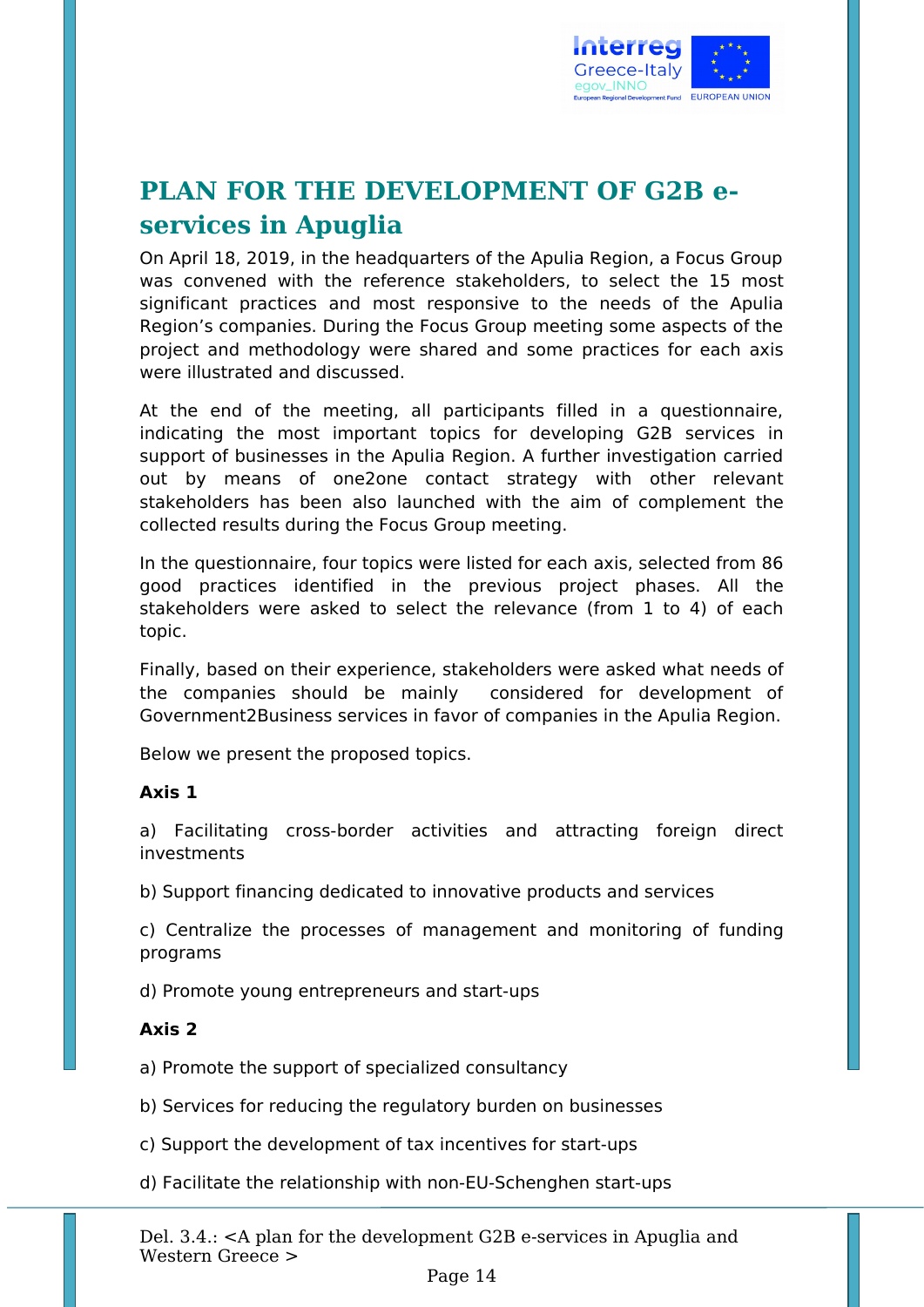

### **Axis 3**

a) Support development of laboratory networks and co-working spaces

b) Develop services for the transfer of skills, access to good practices and sponsorship tools

c) Encourage the development of community of entrepreneurs

d) Facilitate information on funding programs (Regional, National, EU, International)

### **Axis 4**

a) Matchmaking platforms to encourage cooperation with university and business research institutes

b) Training and entrepreneurial mentoring services

c) Platforms for scale-up of business ideas and crowdfunding support

d) Tools for the implementation of circular economy systems

### **Axis 5**

a) Promote open innovation processes and the circulation of information on innovative tenders (PCP, PPI, etc.)

b) Encourage access to high quality reports and statistics that are easy to understand and use

c) Encourage access to databases on commercial entities involved in specific activities, location of central offices and branches

d) Support the definition of transition indicators in the innovation processes of the socio-economic system

Following these leads the two Italian partners selected the most significant practices with highest responsivity to the expressed needs, although resulting evidence shows a spreaded interests of priorities

Aim of the planned etools development is to provide support for regional entrepreneurial and innovation capital through the creation of an **interoperable digital layer** able to interface platforms (e-tools) and DBs (Databased Datawarehouse, etc.).

The final tool will implement a specific "user query system" able to provide, as much as possible, suitable answer (in terms of data, link, demand-offer relationship, stakeholder details, product&services availability, etc.) to the expressed needs in the identified Axis.

The beneficiaries for this tool are: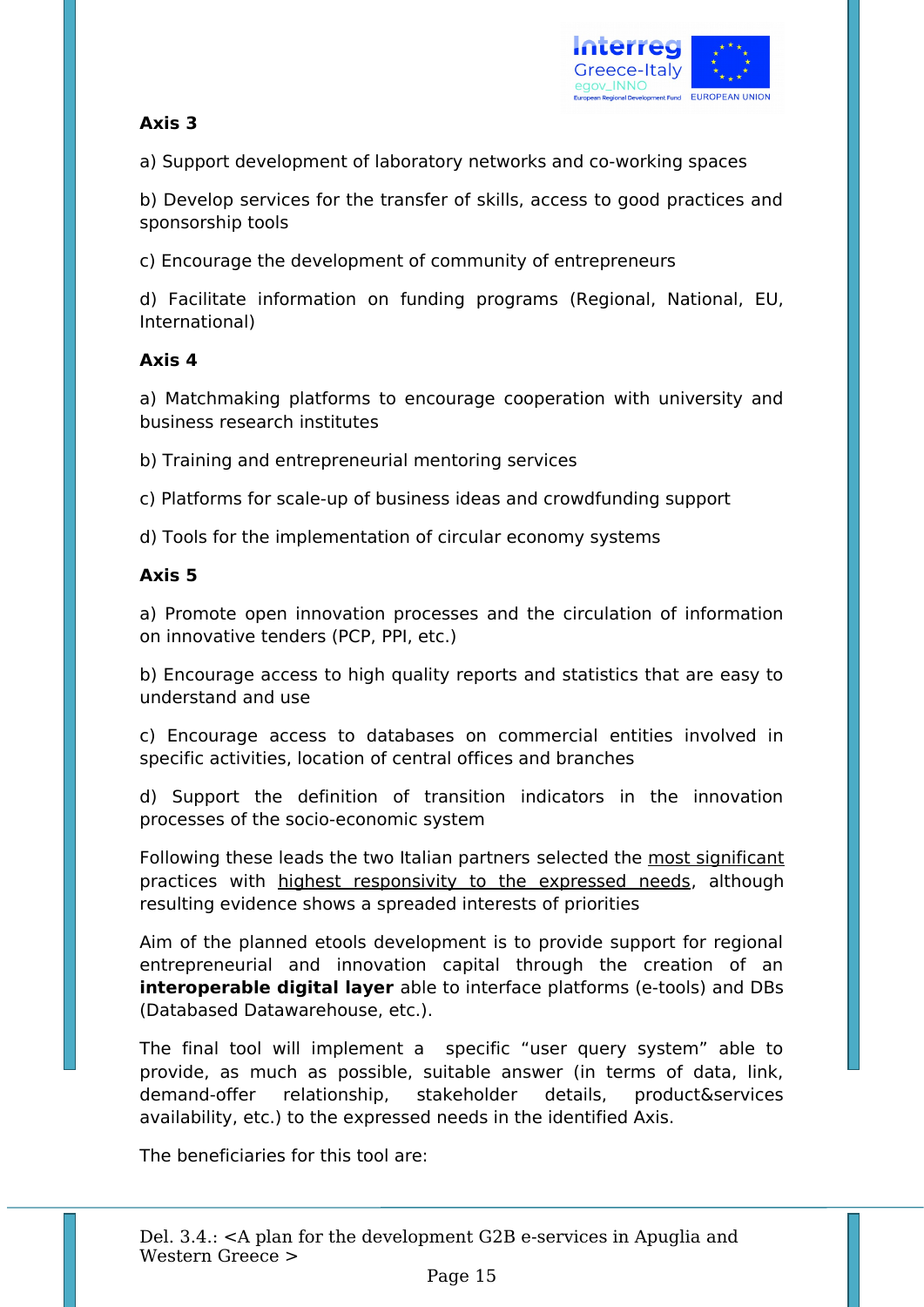

- Regional Institution
- Companies
- Research Centers

The system will be open source and it will:

- collect data from the following sources:
	- Sistema Puglia (www.sistema.puglia.it)
	- MIR (mir.regione.puglia.it)
	- Empulia (www.empulia.it)
	- Living Lab (livinglabs.regione.puglia.it)
	- Apuglian Information Overview (www.arti.puglia.it/apulianinnovation-overview/)
- allow queries, visualizations and matching on the data thus collected;
- present graphical interfaces that allow data analysis and representations.

The planning for the tool's development is presented below:

| ion            | Sunday.                                                             | Monday   Tuesday   Dem- |            |      |        |           |         |          |                 |         |          |       |       |     |
|----------------|---------------------------------------------------------------------|-------------------------|------------|------|--------|-----------|---------|----------|-----------------|---------|----------|-------|-------|-----|
|                | <b>CONTRACTOR</b>                                                   |                         |            |      |        |           | 2019    | 2020     |                 |         |          |       |       |     |
|                |                                                                     | <b>Start</b>            | End        | July | August | September | October | November | <b>December</b> | January | February | March | April | May |
| Phase 1        | Approval of the<br>executive project                                | 01/07/2019              | 30/07/2019 |      |        |           |         |          |                 |         |          |       |       |     |
| Phase 2 System | implementation                                                      | 31/07/2019              | 6/01/2020  |      |        |           |         |          |                 |         |          |       |       |     |
| Phase 3        | Testing and pre-<br>operation                                       | 7/01/2020               | 6/02/2020  |      |        |           |         |          |                 |         |          |       |       |     |
| Phase 4        | Technical<br>assistance services,<br>corrective and<br>evolutionary | 7/02/2020               | 29/05/2020 |      |        |           |         |          |                 |         |          |       |       |     |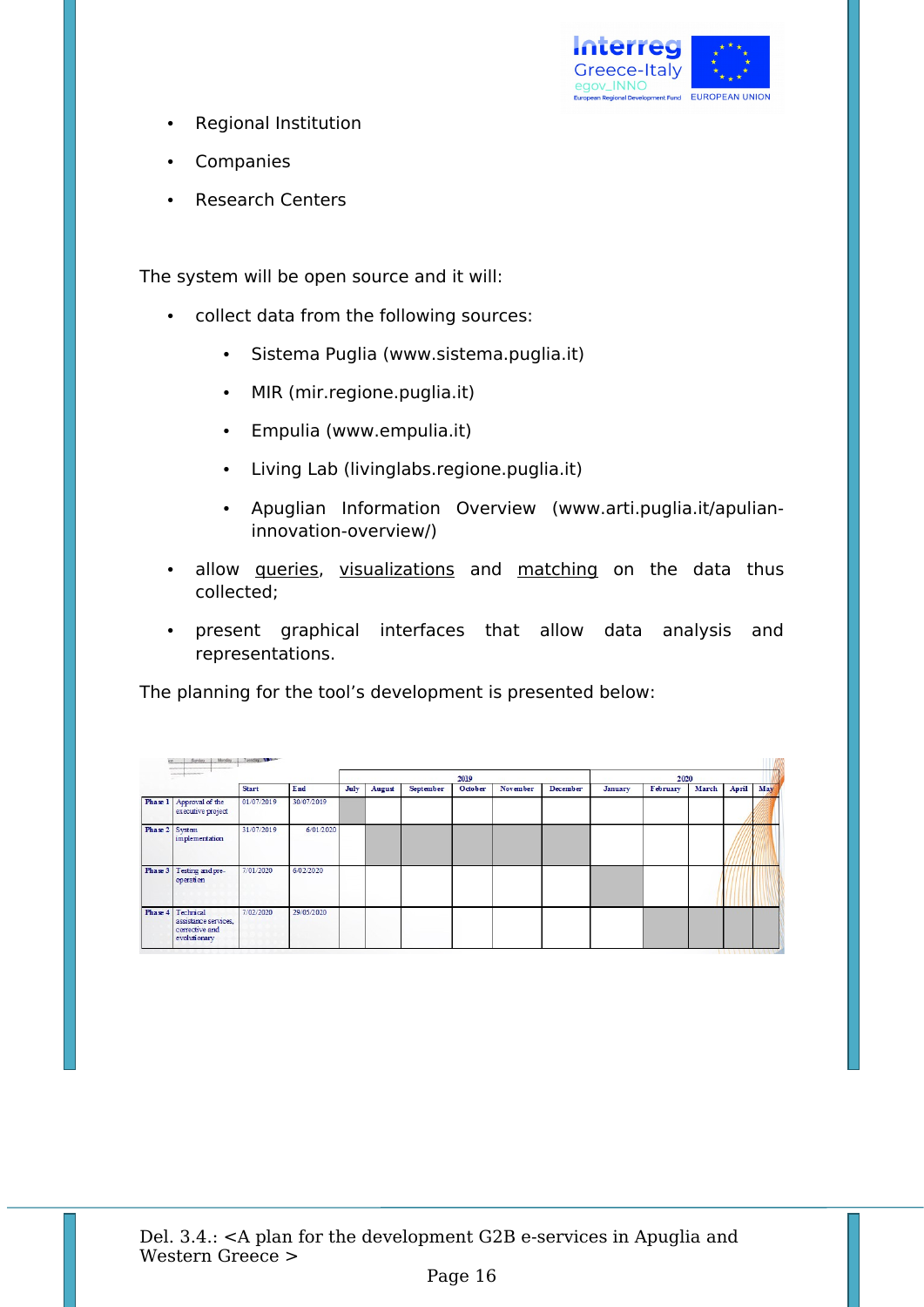

### <span id="page-16-0"></span>Conclusion

Following the leads from the activities and studies carried out previously within the project, and described in detail within deliverable 3.3, the two Regions (Western Greece and Apuglia) selected the most significant practices with highest responsively to the expressed needs.

For Western Greece this includes the development of a set of tools for which the Gantt chart for development is summarized below:

Table 1: A rough timetable for developing the preferred e-tools for businesses

| The proposed e-services by type of<br>action<br>months:                                 | 1-<br>$\overline{2}$ | 3-<br>4 | $5-$<br>6 | $7-$<br>8 | $9-10$  11- | 12 | $13 - 15$<br>14 | 16 | 18 |
|-----------------------------------------------------------------------------------------|----------------------|---------|-----------|-----------|-------------|----|-----------------|----|----|
| I. E-tool fostering innovation<br>1. Helping consumer ideas reach<br>product developers |                      |         |           |           |             |    |                 |    |    |
| II. E-tools that provide information &<br>help plan                                     |                      |         |           |           |             |    |                 |    |    |
| 2. On-line business plan builder<br>3. On-line set of business-related<br>courses       |                      |         |           |           |             |    |                 |    |    |
| 4. On-line directory of useful links<br>and services                                    |                      |         |           |           |             |    |                 |    |    |
| <b>III. Smart matchmaking for</b><br>businesses                                         |                      |         |           |           |             |    |                 |    |    |
| 5. Employers with prospective<br>employees                                              |                      |         |           |           |             |    |                 |    |    |
| <b>6. Businesses with potential</b><br>investors/sponsors                               |                      |         |           |           |             |    |                 |    |    |
| 7. People selling/buying ready-made<br>businesses                                       |                      |         |           |           |             |    |                 |    |    |
| <b>8. Businesses with</b><br>experts/consultants/mentors                                |                      |         |           |           |             |    |                 |    |    |
| 9. Businesses interested in R&D<br>collaboration                                        |                      |         |           |           |             |    |                 |    |    |
| 10. Businesses interested sharing<br>working spaces                                     |                      |         |           |           |             |    |                 |    |    |
| IV. E-tools facilitating info. exchange &<br>networking                                 |                      |         |           |           |             |    |                 |    |    |
| 11. On-line forum for businesses                                                        |                      |         |           |           |             |    |                 |    |    |

For Apuglia, a specific "user query system" able to provide, as much as possible, suitable answer (in terms of data, link, demand-offer relationship, stakeholder details, product&services availability, etc.) to the expressed